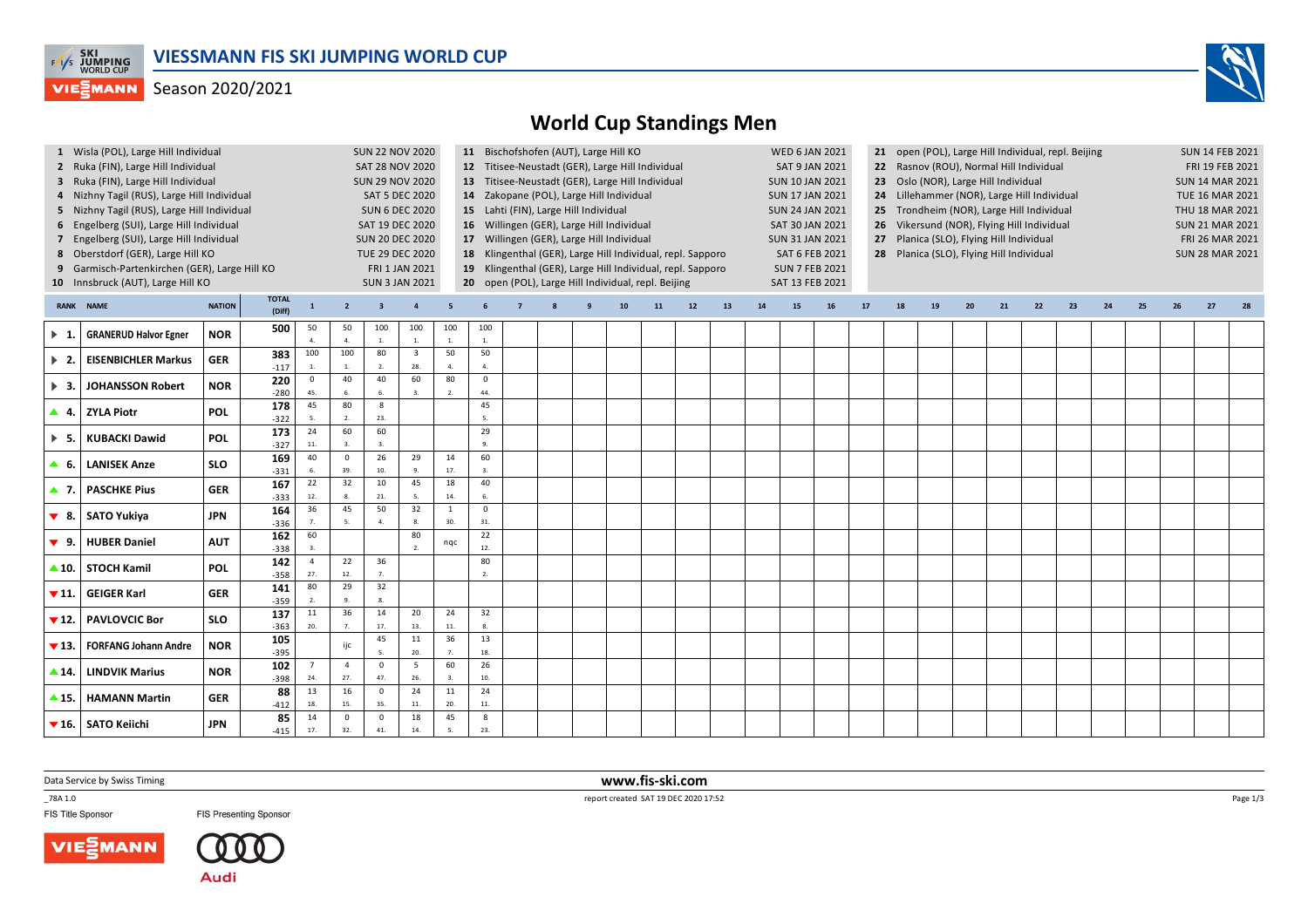

Season 2020/2021

## **World Cup Standings Men**

|                           | <b>RANK NAME</b>                           | <b>NATION</b> | <b>TOTAL</b><br>(Diff) | $\mathbf{1}$          | $\overline{2}$                 | $\overline{\mathbf{3}}$        | $\overline{4}$       | $5\overline{5}$                | 6                       | $\overline{7}$ | 8 | 9 | 10 | 11 | 12 | 13 | 14 | 15 | 16 | 17 | 18 | 19 | 20 | 21 | 22 | 23 | 24 | 25 | 26 | 27 | 28 |
|---------------------------|--------------------------------------------|---------------|------------------------|-----------------------|--------------------------------|--------------------------------|----------------------|--------------------------------|-------------------------|----------------|---|---|----|----|----|----|----|----|----|----|----|----|----|----|----|----|----|----|----|----|----|
| $\blacktriangledown$ 17.  | <b>DESCHWANDEN Gregor</b>                  | SUI           | 81<br>$-419$           | 18<br>14.             | 5<br>26.                       | 11<br>20.                      | 14<br>17.            | 29<br>9.                       | $\overline{4}$<br>27.   |                |   |   |    |    |    |    |    |    |    |    |    |    |    |    |    |    |    |    |    |    |    |
| $\triangle$ 18.           | <b>KOBAYASHI Ryoyu</b>                     | <b>JPN</b>    | 78                     | $\overline{4}$<br>27. | $\mathbf 0$<br>38.             | 16<br>15.                      | 22<br>12.            | 16<br>15.                      | 20<br>13.               |                |   |   |    |    |    |    |    |    |    |    |    |    |    |    |    |    |    |    |    |    |    |
|                           | $\blacktriangledown$ 19. SCHMID Constantin | <b>GER</b>    | $-422$<br>76           | $\overline{0}$        | 15                             | 22                             | $\mathbf 0$          | 36                             | $\overline{\mathbf{3}}$ |                |   |   |    |    |    |    |    |    |    |    |    |    |    |    |    |    |    |    |    |    |    |
|                           | ▲ 20. STEKALA Andrzej                      | <b>POL</b>    | $-424$<br>72           | 42.<br>12             | 16.<br>24                      | $12. \,$<br>$\mathbf 0$        | 38.                  | 7.                             | 28.<br>36               |                |   |   |    |    |    |    |    |    |    |    |    |    |    |    |    |    |    |    |    |    |    |
|                           | <b>ERIKSEN Sander Vossan</b>               | <b>NOR</b>    | $-428$<br>63           | 19.<br>20             | 11.<br>$\mathbf 0$             | 33.<br>$\mathbf 0$             | 12                   | 22                             | $\overline{7}$<br>9     |                |   |   |    |    |    |    |    |    |    |    |    |    |    |    |    |    |    |    |    |    |    |
| $\triangle$ 21.           |                                            |               | $-437$<br>58           | 13.<br>$\overline{0}$ | 31.                            | 34.                            | 19.<br>40            | 12.<br>12                      | 22.<br>6                |                |   |   |    |    |    |    |    |    |    |    |    |    |    |    |    |    |    |    |    |    |    |
|                           | 22. ZNISZCZOL Aleksander                   | <b>POL</b>    | $-442$                 | 35.                   | $\mathbf{8}$                   |                                | -6                   | 19.                            | 25.                     |                |   |   |    |    |    |    |    |    |    |    |    |    |    |    |    |    |    |    |    |    |    |
| $\blacktriangledown$ 23.  | <b>FREUND Severin</b>                      | <b>GER</b>    | 56<br>$-444$           | 6<br>25.              | 23.                            | 29<br>9.                       | $\mathsf 0$<br>39.   | 13<br>18.                      | nqc                     |                |   |   |    |    |    |    |    |    |    |    |    |    |    |    |    |    |    |    |    |    |    |
| $\triangle$ 24.           | <b>LACKNER Thomas</b>                      | <b>AUT</b>    | 55<br>$-445$           |                       |                                |                                | 50<br>$\overline{4}$ | nqc                            | 5<br>26.                |                |   |   |    |    |    |    |    |    |    |    |    |    |    |    |    |    |    |    |    |    |    |
| $\blacktriangledown$ 24.  | <b>WASEK Pawel</b>                         | <b>POL</b>    | 55<br>$-445$           | $\overline{0}$<br>48. | 9<br>22.                       | 6<br>25.                       | $\mathbf 0$<br>32.   | 40<br>6.                       |                         |                |   |   |    |    |    |    |    |    |    |    |    |    |    |    |    |    |    |    |    |    |    |
|                           | ▲ 26. PREVC Peter                          | <b>SLO</b>    | 54<br>$-446$           | $\mathbf{1}$<br>30.   | $\overline{2}$<br>29.          | 13<br>18.                      | $\mathbf 0$<br>36.   | 20<br>13.                      | 18<br>14.               |                |   |   |    |    |    |    |    |    |    |    |    |    |    |    |    |    |    |    |    |    |    |
| $\blacktriangledown$ 27.  | <b>SCHIFFNER Markus</b>                    | <b>AUT</b>    | 53<br>$-447$           |                       | $\overline{\mathbf{3}}$<br>28. | 24<br>11.                      | 26<br>10.            | nqc                            |                         |                |   |   |    |    |    |    |    |    |    |    |    |    |    |    |    |    |    |    |    |    |    |
| $\blacktriangleright$ 28. | <b>KLIMOV Evgeniy</b>                      | <b>RUS</b>    | 52                     | $\overline{0}$<br>31. |                                |                                | 36<br>$\overline{7}$ | $\overline{2}$<br>29.          | 14<br>17.               |                |   |   |    |    |    |    |    |    |    |    |    |    |    |    |    |    |    |    |    |    |    |
|                           | $\blacktriangledown$ 28. JELAR Ziga        | <b>SLO</b>    | $-448$<br>52           | $\overline{0}$        | 20                             | 20                             | $\overline{7}$       | $5\overline{5}$                |                         |                |   |   |    |    |    |    |    |    |    |    |    |    |    |    |    |    |    |    |    |    |    |
| $\blacktriangleright$ 30. | <b>KOBAYASHI Junshiro</b>                  | <b>JPN</b>    | $-448$<br>49           | 38.<br>16             | 13.<br>14                      | 13.<br>$\overline{4}$          | 24.<br>$\mathsf 0$   | 26.<br>$\overline{\mathbf{3}}$ | 12                      |                |   |   |    |    |    |    |    |    |    |    |    |    |    |    |    |    |    |    |    |    |    |
| $\triangle$ 31.           | <b>BOYD-CLOWES Mackenzie</b>               | CAN           | $-451$<br>45           | 15.<br>29             | 17.<br>$\mathbf 0$             | 27.<br>$\mathsf 0$             | 36.                  | 28.                            | 19.<br>16               |                |   |   |    |    |    |    |    |    |    |    |    |    |    |    |    |    |    |    |    |    |    |
|                           |                                            |               | $-455$<br>43           | 9.<br>8               | 34.                            | 38.<br>$\overline{\mathbf{0}}$ | 9                    | 26                             | 15.                     |                |   |   |    |    |    |    |    |    |    |    |    |    |    |    |    |    |    |    |    |    |    |
| $\blacktriangledown$ 32.  | <b>ZAJC Timi</b>                           | <b>SLO</b>    | $-457$                 | 23.                   | nqc                            | 39.                            | 22.                  | $10.$                          |                         |                |   |   |    |    |    |    |    |    |    |    |    |    |    |    |    |    |    |    |    |    |    |
| $\blacktriangle$ 33.      | <b>HAYBOECK Michael</b>                    | <b>AUT</b>    | 41<br>$-459$           | 26<br>10.             |                                |                                |                      |                                | 15<br>16.               |                |   |   |    |    |    |    |    |    |    |    |    |    |    |    |    |    |    |    |    |    |    |
| $\blacktriangledown$ 34.  | <b>MURANKA Klemens</b>                     | <b>POL</b>    | 38<br>$-462$           | 9<br>22.              | 29<br>9.                       | nqc                            |                      |                                | $\mathsf 0$<br>34.      |                |   |   |    |    |    |    |    |    |    |    |    |    |    |    |    |    |    |    |    |    |    |
| $\blacktriangledown$ 35.  | <b>HAARE Anders</b>                        | <b>NOR</b>    | 37<br>$-463$           | 15<br>16.             | 13<br>18.                      | $\mathbf 0$<br>31.             | $\circ$<br>42.       | 9<br>22.                       |                         |                |   |   |    |    |    |    |    |    |    |    |    |    |    |    |    |    |    |    |    |    |    |
| $\blacktriangledown$ 36.  | <b>TANDE Daniel Andre</b>                  | <b>NOR</b>    | 35<br>$-465$           | $\overline{0}$<br>36. | $\mathbf 0$<br>48.             | 18<br>14.                      | 13<br>18.            | $\overline{4}$<br>27.          | $\mathbf{0}$<br>45.     |                |   |   |    |    |    |    |    |    |    |    |    |    |    |    |    |    |    |    |    |    |    |
| $\blacktriangledown$ 37.  | <b>ASCHENWALD Philipp</b>                  | <b>AUT</b>    | 34<br>$-466$           | 32                    |                                |                                |                      |                                | $\overline{2}$<br>29.   |                |   |   |    |    |    |    |    |    |    |    |    |    |    |    |    |    |    |    |    |    |    |
|                           | > 38.   NAZAROV Mikhail                    | <b>RUS</b>    | 25<br>$-475$           |                       |                                |                                | 10<br>21.            | 15<br>16.                      | $\mathbf 0$<br>43.      |                |   |   |    |    |    |    |    |    |    |    |    |    |    |    |    |    |    |    |    |    |    |

Data Service by Swiss Timing

\_78A 1.0

FIS Title Sponsor



**www.fis-ski.com**

report created SAT 19 DEC 2020 17:52

Page 2/3